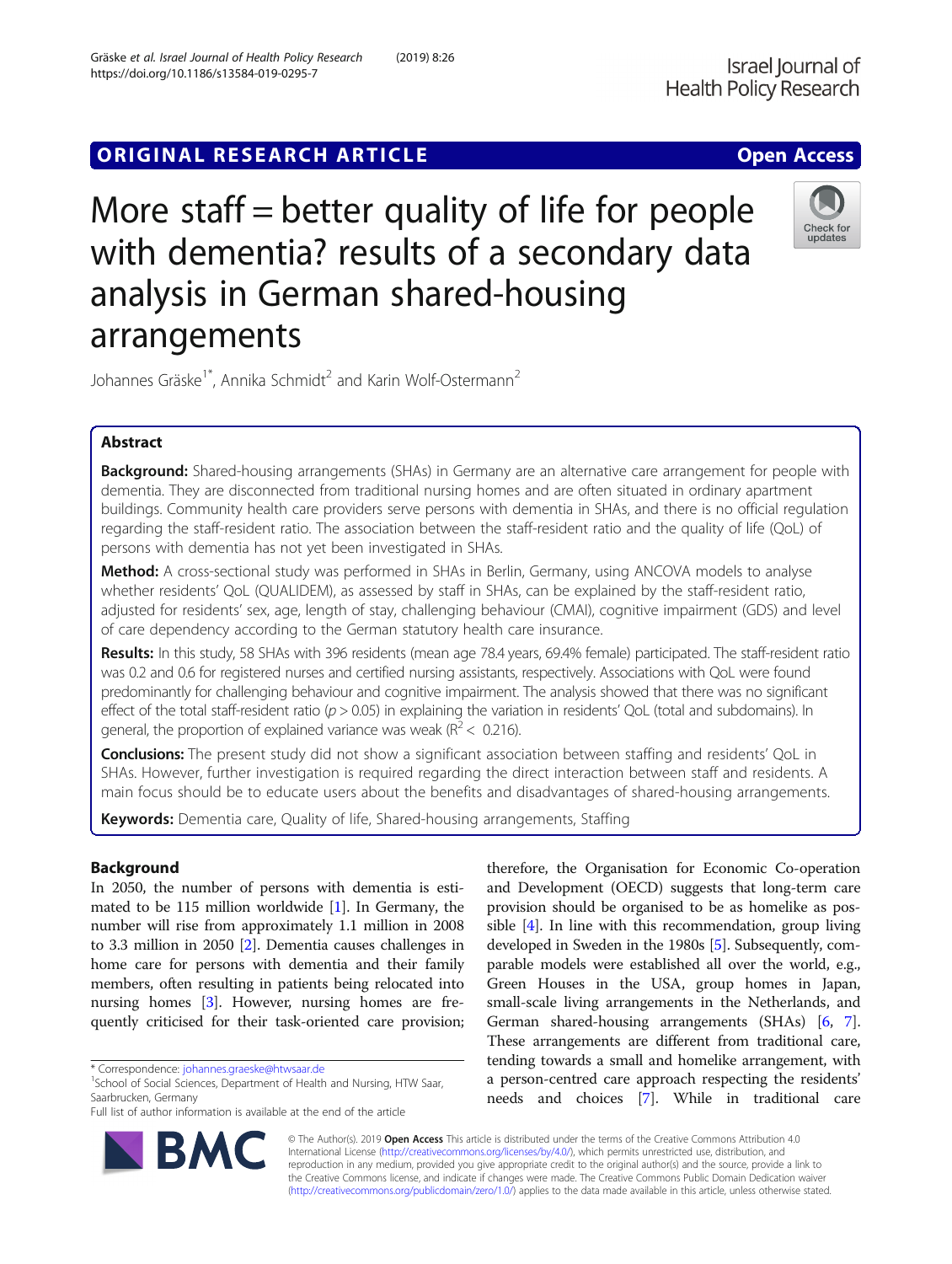arrangements, daily routines are organised around nursing tasks, in small-scale living facilities, routines include household chores (e.g., cooking, baking) to promote the principle of normal living. As an example, the German concept of SHAs will be described in more detail.

#### Shared-housing arrangements

The first German SHA was founded in Berlin in 1995 by family members of persons with dementia [\[8](#page-8-0)]. The main motivation was to seek alternative concepts of care and support to improve the self-determination of persons with dementia. Since then, the number of SHAs has increased, and Wolf-Ostermann et al. [[6\]](#page-8-0) identified more than 1400 SHAs all over Germany in 2012. Rothgang et al. counted 3891 SHA in Germany in 2017 [[9\]](#page-9-0). In 2017, Klie et al. estimated the number of SHAs to be more than 3100 [[10](#page-9-0)], 690 of which were located in Berlin. Residents of SHAs (typically 6–8) are predominantly female, are approximately 80 years old and show advanced care dependency. Most of the residents have dementia, and even when the level of care dependency increases or the residents are moribund, they usually stay within the SHA [\[11](#page-9-0)]. SHAs are separate from traditional nursing homes, often situated in ordinary apartment buildings, and persons with dementia in SHAs are served by community health care providers [[11\]](#page-9-0).

#### Staff in SHAs

Since SHAs in Germany are mostly a form of private living, they are not bound to the same legal restrictions as nursing homes concerning care and support. An official regulation for SHAs only exists in few federal states; for example, in Berlin, at least one certified nursing assistant (CNA) must be present 24 h a day and 7 days a week. However, there is an ongoing discussion throughout all states to increase staff numbers. Therefore, residents, their family members or legal representatives must order more staff if they feel that the number of staff is insufficient in the SHA. On the other hand, health care providers can suggest that more staff are necessary. However, residents or their representatives make the final decision. In addition, they must pay an additional fee, because greater availability of staff allows for the provision of more health care services is more expensive than less staff. Within SHAs, registered nurses (RNs), CNAs and housekeepers work together to provide care and support. A study in 2009 showed, on average, 6.9 employees (full-time equivalent; RN, CNA and housekeeper) per SHA, which equates to a staff-resident ratio of 1.3 [\[12](#page-9-0)]. Compared to the US model Green Houses [[13\]](#page-9-0), in German SHAs, the caregivers are predominantly CNAs. In 2009, the staff-resident ratio in the SHAs was 0.7 for CNAs, while the ratio for RNs was 0.4 and for housekeepers was 0.2 [[12\]](#page-9-0). The organisation within the SHA follows the principle of task sharing, with RNs usually coming into the SHA to perform principal nursing tasks such as injections or the administration of drugs. Additionally, the housekeepers are not present throughout the whole day, often only present to prepare meals, to assist with feeding and to perform household chores [[11\]](#page-9-0). Compared to special-care units (SCUs) in nursing homes, Wolf-Ostermann et al. [[14\]](#page-9-0) reported a better total staff ratio for SHAs, but due to official regulations, the staff ratio restricted to RNs is better in SCUs.

There is a lack of research regarding the impact of a better staff-resident ratio in dementia care on patient-related outcomes such as quality of life. In her 2015 study, Chenoweth found that a better staff-resident ratio in dementia care is associated with a better quality of care [\[15](#page-9-0)]. In their systematic review, Xu et al. [[16](#page-9-0)] found inconsistent evidence regarding whether a better staff-resident ratio in nursing homes improves residents' quality of life (QoL). For alternative forms of housing such as SHAs, there is no evidence that a better staff-resident ratio is associated with a better quality of life; therefore, the present study aims to investigate this research gap. The main research questions are as follows:

- 1. What is the average staff-resident ratio (total staff, RNs, CNAs, housekeepers) in SHAs?
- 2. Is there an association between the staff-resident ratio and residents' QoL in SHAs?

#### Methods

To address these questions, a cross-sectional study was performed as part of the larger WGQual study [[17,](#page-9-0) [18](#page-9-0)]. Written standardised questionnaires were sent to community health care providers of all registered SHAs in Berlin, Germany. When questionnaires were not returned, all providers received a polite reminder via phone. Head nurses and social workers completed the questionnaire together. The questionnaire asked about actual data on present staff in the SHAs in the month before data collection. Furthermore, data were collected on all residents' socio-demographics (age, sex), level of care dependency according to the German statutory health care insurance (0: no physical need, I, II and III: requires at least 90 min, 3 h and 5 h, respectively, of care and help per day) [\[19](#page-9-0)], QoL (QUALIDEM), challenging behaviour (CMAI) and cognitive impairment (GDS).

#### Staff

Given the previously described task sharing, it was necessary to assess the exact amount of time that each staff member was actively present in the SHAs. To avoid outliers, data were assessed for a whole month for total staff as well as for RNs, CNAs and housekeepers separately.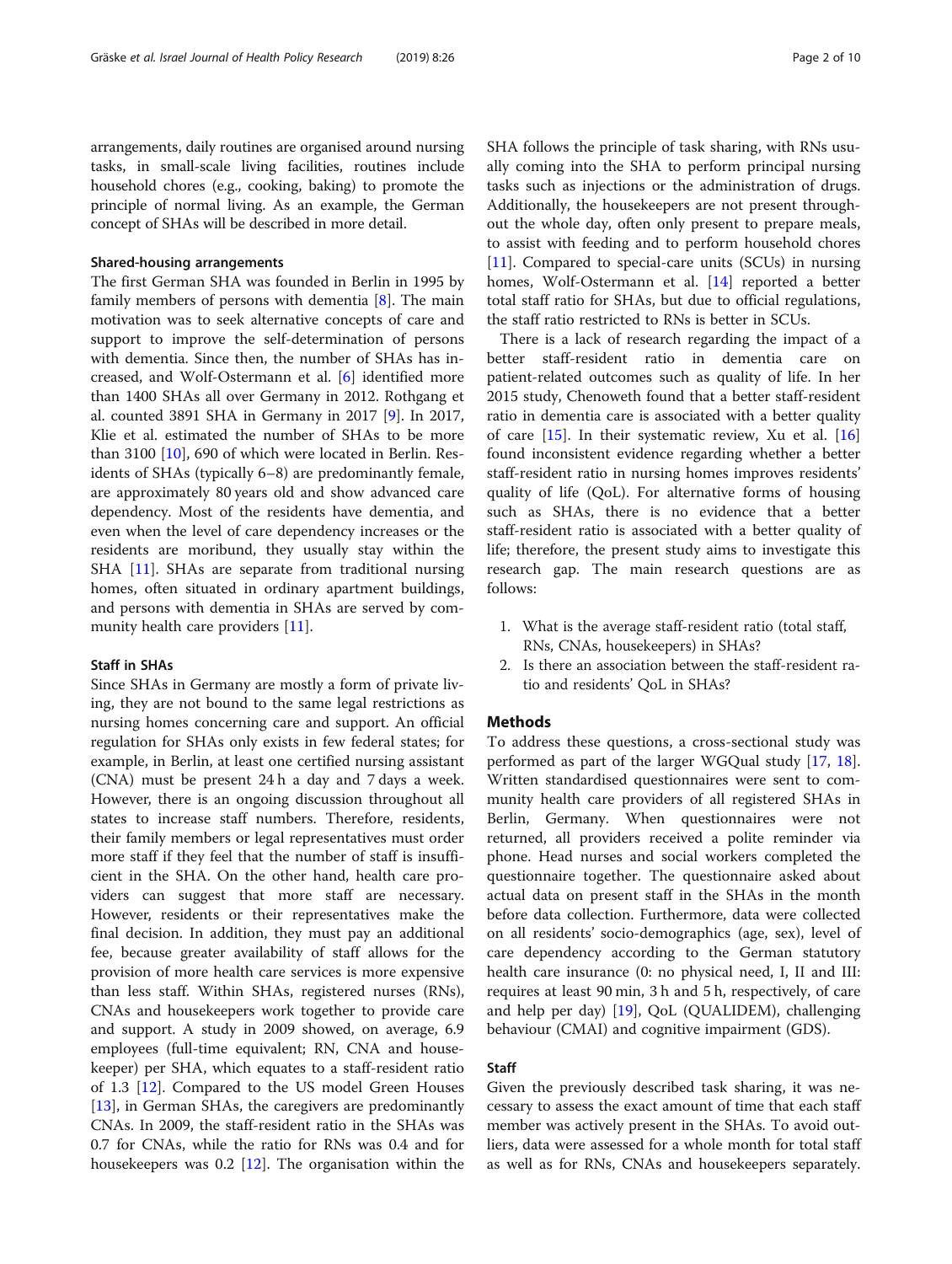Subsequently, the average full-time equivalents were calculated for each group per day, and the average total amount of staff per day was also calculated.

#### Quality of life

The QUALIDEM [\[20](#page-9-0), [21](#page-9-0)] was used to assess residents' QoL. It is a proxy-rated dementia-specific instrument that is considered appropriate to assess residents' QoL in SHAs [[22,](#page-9-0) [23](#page-9-0)]. The instrument comprises 37 items (rated on a Likert scale from never to daily) with nine subdomains: care relationship (seven items), positive affect (six items), negative affect (three items), restless tense behaviour (three items), positive self-image (three items), social relations (six items), social isolation (three items), feeling at home (four items), having something to do (two items). However, for people with very severe dementia, only six subscales (care relationship, positive affect, negative affect, restless tense behaviour, social relations, social isolation) are relevant [\[24](#page-9-0)]. A total QoL score was calculated by summing all applicable items. For better comparability, all sum scores (subdomains and the *total QoL*) were linearly adapted to a scale ranging from 0 to 100, with higher scores indicating a better QoL. The QUALIDEM shows good validity and reliability [[22,](#page-9-0) [25\]](#page-9-0).

#### Challenging behaviour

The Cohen-Mansfield Agitation Inventory (CMAI) [[26](#page-9-0)] was used to assess residents' challenging behaviour. This instrument includes 29 behaviours rated on a 7-point Likert scale (from never to a few times in an hour). The subscales indicate the occurrence of aggressive behaviour, physically non-aggressive behaviour or verbally agitated behaviour [[27\]](#page-9-0). Additionally, whether a resident showed at least one challenging behaviour was calculated. The CMAI shows good values of reliability and validity.

#### Severity of dementia

Cognitive decline was assessed by the Global Deterioration Scale (GDS) [\[28](#page-9-0)], which includes seven different stages ranging from no cognitive decline to very severe cognitive decline. In the present study, there were only a few persons with dementia with a GDS of less than six (severe cognitive decline); therefore, the categories of five and below were combined into one category.

#### Data analysis

The data were described by typical parameters, e.g., means and standard deviations (SDs), and Pearson as well as Spearman correlations were performed for metric data. The effect of staff-resident ratio on residents' QoL was analysed using ANCOVA models, including all subdomains of the QUALIDEM and the total QoL.

Influencing factors were taken into account regarding residents' sex, age, GDS, occurrence of at least one need-driven behaviour (CMAI) and level of care. Additionally, the staff-resident ratios for total staff were considered. Due to the multicollinearity (see Results section) between the ratios for RNs, CNAs, housekeepers and total staff, only the total staff ratio was included in the ANCOVA analyses. Interactions between independent variables were not modelled because of the small number of participants. Before further analyses were conducted, statistical model assumptions were examined. Statistical significance was specified as  $p \le 0.05$ . Post hoc power calculations were performed using G\*Power 3.1.9.3.

#### Results

The response rate was 12.8% of all registered SHAs in Berlin and 15.2% of all estimated residents in Berlin. In total, 58 SHAs and 396 residents contributed to the study, which is equivalent to a mean number of 6.9 (SD 2.2) residents per SHA.

#### Sample characteristics

Table [1](#page-3-0) displays the residents' socio-demographic characteristics, severity of dementia, challenging behaviour and QoL scores. Residents in SHAs are, on average, 78.4 (SD 11.1) years old and predominantly female (69.4%). All residents somehow show a need for care, and approximately 70% of them show a high level of care dependency. The mean length of stay in the SHAs was almost 3 years, with 71% of all participating residents having a medical diagnosis of dementia, predominantly in the severe stage (GDS 6: 42.2% and GDS 7: 38.4%). Nearly 60% of all residents showed at least one challenging behaviour, while their QoL (total QoL and subdomains) was moderate to good. An in-depth sample description of these data has been published previously [\[29](#page-9-0)].

#### Staffing in SHAs

On average, 7.1 (SD 5.2) staff members were actively present within the SHA per day, resulting in a staff-resident ratio of 0.9 (SD 0.2) (see Table [2\)](#page-3-0). The professional group with the highest number of staff members present in SHAs was CNAs, with an average of 4.7 (SD 3.9) of them present, or 0.6 (SD 0.5) CNAs per resident present per day. RNs and housekeepers were equally present (1.3 for each group, or 0.2 of each group per resident). There was no correlation between the severity of dementia (GDS) and any staff-resident ratios (all Spearman rho  $p > 0.05$ ). The staff-resident ratio regarding the total staff correlated positively with the ratio of RNs (Pearson  $r = 0.365$ ;  $p < 0.001$ ), CNAs (Pearson r  $= 0.906$ ;  $p < 0.001$ ) and housekeepers (Pearson  $r = 0.695$ ;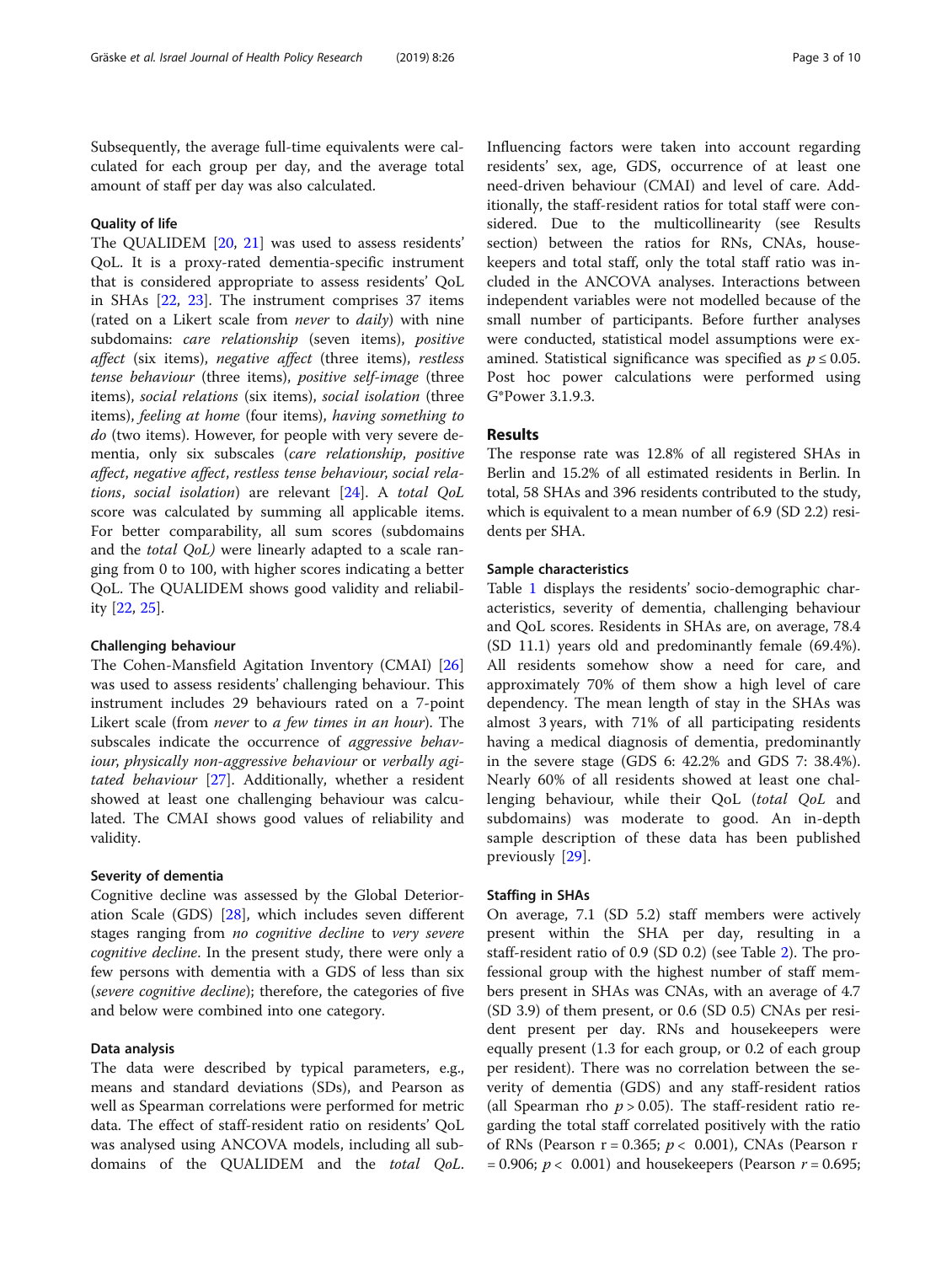#### <span id="page-3-0"></span>Table 1 Characteristics of study sample

|                                                       | Residents ( $n = 396$ ) |
|-------------------------------------------------------|-------------------------|
| Age in years; mean (SD; Min-Max)                      | 78.4 (11.1; 45-102)     |
| Women in % (n)                                        | 69.4 (275)              |
| Time being in the SHA in years; mean (SD)             | 2.7(2.3)                |
| Medical diagnosis of dementia in % (n)                | 71.0 (281)              |
| Cognitive decline (GDS; 0-7) in % (n)                 |                         |
| $\leq$ 5 (moderately severe cognitive decline)        | 15.9(63)                |
| 6 (severe cognitive decline)                          | 42.2 (167)              |
| 7 (very severe cognitive decline)                     | 38.4 (152)              |
| Challenging behavior (CMAI) in % (n)                  |                         |
| Physically nonaggressive behavior                     | 34.3 (136)              |
| Verbally agitated behavior                            | 37.9 (150)              |
| Aggressive behavior                                   | 15.9(63)                |
| At least one challenging behavior                     | 57.8 (229)              |
| Level of care dependency in % (n; 0-III) $^a$         |                         |
| 0                                                     | 7.3(27)                 |
| Level I                                               | 21.7 (80)               |
| Level II                                              | 49.3 (182)              |
| Level III                                             | 21.7 (80)               |
| Quality of Life (QUALIDEM; 0-100); mean (SD; Min-Max) |                         |
| <b>Total QoL</b>                                      | 69.5 (14.1; 24,5-97,2)  |
| Care relationship                                     | 72.1 (21.0; 4,8-100)    |
| Positive affect                                       | 73.1 (23.6; 0-100)      |
| Negative affect                                       | 71.6 (23.7; 0-100)      |
| Restless tense behavior                               | 63.2 (30.1; 0-100)      |
| Positive self-image <sup>b</sup>                      | 75.5 (23.1; 0-100)      |
| Social relationship                                   | 68.8 (21.9; 0-100)      |
| Social isolation                                      | 69.4 (22.4; 0-100)      |
| Feeling at home <sup>b</sup>                          | 80.7 (18.2; 16,7-100)   |
| Having something to do <sup>b</sup>                   | 56.2 (26.5; 0-100)      |

<sup>a</sup>Care level determined by the German long-term care insurance, <sup>b</sup>not applied for Global Deterioration Scale 7; underlined values are most beneficial; SD standard deviation, Min minimum, max maximum, GDS Global Deterioration Scale, CMAI Cohen-Mansfield Agitation Inventory

|  |  | Table 2 Staffing in Shared-housing Arrangements |  |
|--|--|-------------------------------------------------|--|
|--|--|-------------------------------------------------|--|

|                                 | Absolut mean<br>(SD) | Staff-resident ratio mean<br>(SD) |  |  |  |
|---------------------------------|----------------------|-----------------------------------|--|--|--|
| Total staff                     | 7.1(5.2)             | 0.9(0.2)                          |  |  |  |
| Registered Nurses               | 1.3(1.3)             | 0.2(0.2)                          |  |  |  |
| Certified Nursing<br>Assistance | 4.7(3.9)             | 0.6(0.5)                          |  |  |  |
| Housekeeping                    | 1.3(1.5)             | 0.2(0.2)                          |  |  |  |

 $p < 0.001$ ). Furthermore, there was a positive correlation between the ratio of CNAs and housekeepers (Pearson r  $= 0.490; p < 0.001$ ).

#### Associations between staffing and residents' QoL

Weak negative correlations were found between the total staff-resident ratio for *total QoL* (Pearson  $r = -0.113$ ; p  $= 0.029$ ), QUALIDEM *negative affect* (Pearson r = − 0.107;  $p = 0.040$ ), QUALIDEM restless tense behaviour (Pearson  $r = -0.166$ ;  $p < 0.001$ ) and QUALIDEM social isolation (Pearson r =  $-$  0.123; p = 0.018). All other subdomains showed no significant correlation with the amount of staff within the SHAs.

In the ANCOVA analyses, all subdomains of the QUALIDEM (except positive affect) showed significant effects of the independent variables ( $p < 0.05$ ). For the QUALIDEM, the total QoL score and restless tense behaviour of older people and people without challenging behaviour or a lower severity of dementia showed a better QoL (see Table [3\)](#page-4-0). People without challenging behaviour and a lower severity of dementia had a better QoL in terms of positive self-image and social isolation (see Table [3\)](#page-4-0). For the subscale care relationship, female residents, as well as those without challenging behaviour and older persons, had a better QoL. Men and persons without challenging behaviour showed a better QoL in terms of negative affect. Better QoL was observed for social relationships among persons without challenging behaviour and for having something to do among persons with better cognitive functioning.

The analyses did not yield a significant effect of the total staff-resident ratio  $(p > 0.05)$  on residents' OoL (total and subdomains). Generally, the proportion of the explained variance was weak ( $\mathbb{R}^2$  < 0.216). A post hoc power calculation showed a power of 0.9866.

#### **Discussion**

Because caring for persons with dementia will become more challenging in the future, the identification of approaches to improve their QoL is important. Therefore, the present paper aimed to identify the impact of the staff-resident ratio in SHAs on residents' QoL. The characteristics (socio-demographics as well as challenging behaviour) of the included sample represent typical SHA residents [[18](#page-9-0), [30](#page-9-0)]. Additionally, the level of care dependency of the persons with dementia was comparable to that shown in earlier studies. In 2009, residents of SHAs were predominantly graded in care level II (49.8%), which is similar to the findings in the present study (49.3%); therefore, it was assumed that there was no sample bias.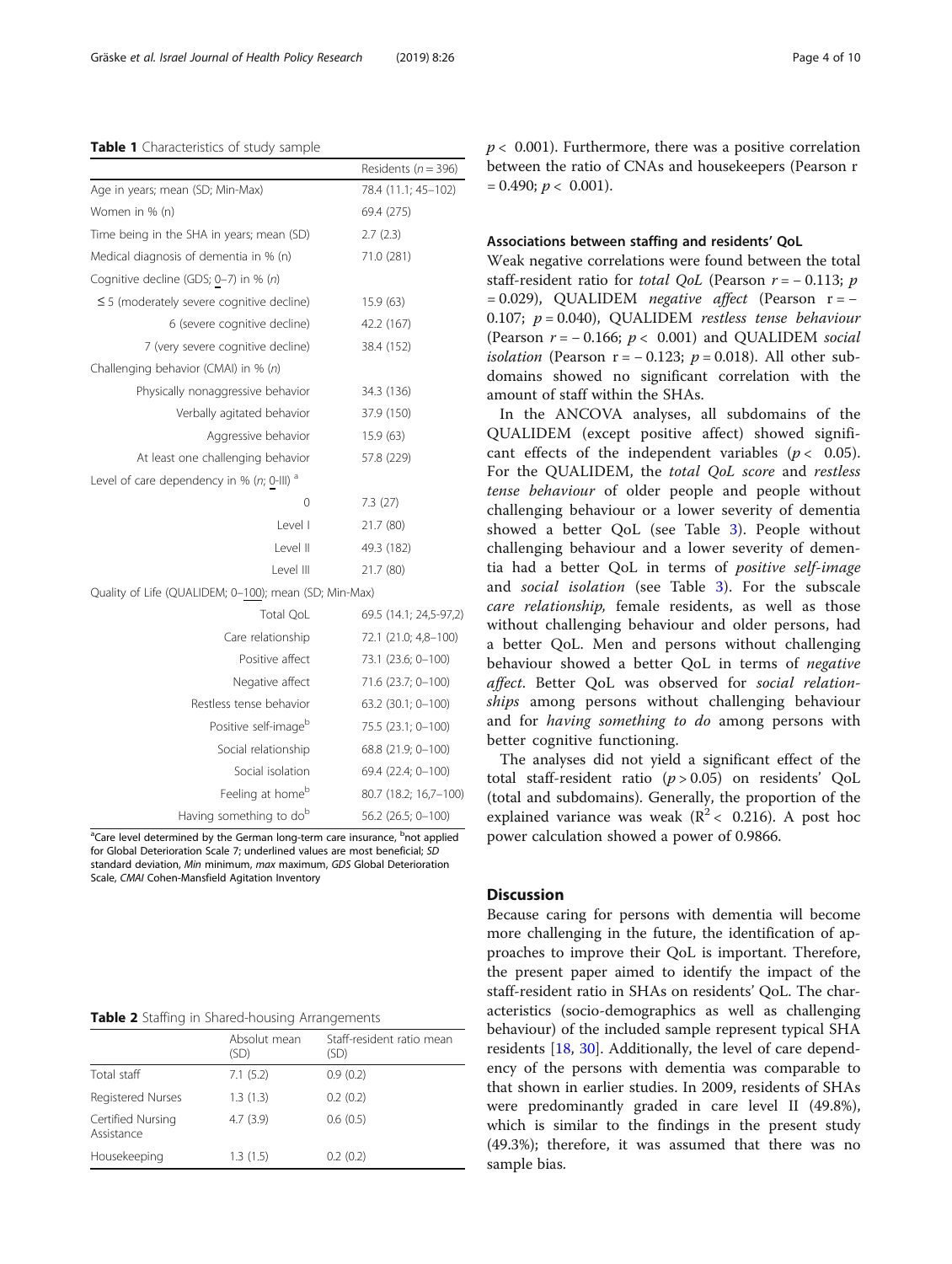#### <span id="page-4-0"></span>Table 3 Analysis of Variance Quality of Life (QUALIDEM)

| <b>Table 3</b> Arialysis Of Variance Quality Of Life (QUALIDLIVI)<br>Dependent Variable | $p$ -Value<br>Model | $R^2$ | Independent (Co-)Variable                            | $p$ -Value<br>Variable | Estimate 95% CI |                      |
|-----------------------------------------------------------------------------------------|---------------------|-------|------------------------------------------------------|------------------------|-----------------|----------------------|
| QUALIDEM: total Score                                                                   | < 0.001             |       | 0.216 Intercept                                      | < 0.001                | 37.99           | 24.65:51.34          |
|                                                                                         |                     |       | Sex: female <sup>a</sup>                             | 0.253                  | 1.84            | $-1.32;5.01$         |
|                                                                                         |                     |       | At least 1 challenging behaviour<br>$(CMAI)^b$       | < 0.001                | $-10.40$        | $-13.22; -7.58$      |
|                                                                                         |                     |       | Cognitive decline (GDS) <sup>c</sup>                 |                        |                 |                      |
|                                                                                         |                     |       |                                                      | $\leq 5$ 0.008         | 6.75            | 1.77;11.73           |
|                                                                                         |                     |       |                                                      | 6 0.195                | 2.29            | $-1.18;5.76$         |
|                                                                                         |                     |       | Level of care dependency <sup>d</sup>                |                        |                 |                      |
|                                                                                         |                     |       |                                                      | $0$ 0.111              | 6.06            | $-1.40;13.52$        |
|                                                                                         |                     |       |                                                      | 10.054                 | 5.17            | $-0.09;10.43$        |
|                                                                                         |                     |       |                                                      | 0.737                  | $-0.68$         | $-4.63;3.28$         |
|                                                                                         |                     |       | Age*                                                 | 0.001                  | 0.27            | 0.12; 0.42           |
|                                                                                         |                     |       | Length of atay <sup>e,*</sup>                        | 0.230                  | 0.39            | $-0.245;1.02$        |
|                                                                                         |                     |       | Ratio total-staff per resident*                      | 0.804                  | 0.25            | $-1.75;2.25$         |
| QUALIDEM: care relationship                                                             | < 0.001             |       | 0.163 Intercept                                      | < 0.001                | 46.96           | 26.08;67.85          |
|                                                                                         |                     |       | Sex: female <sup>a</sup>                             | 0.043                  | 5.11            | 0.154;10.07          |
|                                                                                         |                     |       | At least 1 challenging behaviour<br>$(CMAI)^b$       | < 0.001                | $-14.51$        | $-18.93; -$<br>10.10 |
|                                                                                         |                     |       | Cognitive decline (GDS) <sup>c</sup>                 |                        |                 |                      |
|                                                                                         |                     |       | $\leq$ 5                                             | 0.188                  | 5.23            | $-2.57;13.02$        |
|                                                                                         |                     |       | 6                                                    | 0.140                  | 4.08            | $-1.35;9.51$         |
|                                                                                         |                     |       | Level of care dependency <sup>d</sup>                |                        |                 |                      |
|                                                                                         |                     |       | $\mathbf 0$                                          | 0.296                  | $-6.21$         | $-17.88;5.47$        |
|                                                                                         |                     |       |                                                      | 0.239                  | $-4.93$         | $-13.17;3.30$        |
|                                                                                         |                     |       | Ш                                                    | 0.017                  | $-7.57$         | $-13.76; -1.39$      |
|                                                                                         |                     |       | Age*                                                 | 0.032                  | 0.26            | 0.02;0.50            |
|                                                                                         |                     |       | Length of stay <sup>e,*</sup>                        | 0.281                  | $-0.54$         | $-1.53;0.47$         |
|                                                                                         |                     |       | Ratio total-staff per resident *                     | 0.442                  | $-1.23$         | $-4.36;1.91$         |
| QUALIDEM: positive affect                                                               | 0.133               | 0.045 | Intercept                                            | 0.001                  | 40.61           | 16.08;65.13          |
|                                                                                         |                     |       | Sex: female <sup>a</sup>                             | 0.140                  | 4.38            | $-1.44;10.20$        |
|                                                                                         |                     |       | at least 1 challenging behaviour (CMAI) <sup>b</sup> | 0.123                  | $-4.08$         | $-9.26;1.11$         |
|                                                                                         |                     |       | Cognitive decline (GDS) <sup>c</sup>                 |                        |                 |                      |
|                                                                                         |                     |       | $\leq$ 5                                             | 0.147                  | 6.76            | $-2.40;18.39$        |
|                                                                                         |                     |       | $6\,$                                                | 0.070                  | 5.89            | $-0.49;12.27$        |
|                                                                                         |                     |       | Level of care dependency <sup>d</sup>                |                        |                 |                      |
|                                                                                         |                     |       | $\mathbb O$                                          | 0.502                  | 4.68            | $-9.03;18.39$        |
|                                                                                         |                     |       |                                                      | 0.688                  | 1.98            | $-7.69;11.65$        |
|                                                                                         |                     |       | $\mathop{\parallel}$                                 | 0.630                  | $-1.78$         | $-9.04;5.48$         |
|                                                                                         |                     |       | Age*                                                 | 0.053                  | 0.27            | $-0.01;0.55$         |
|                                                                                         |                     |       | Length of stay <sup>e,*</sup>                        | 0.680                  | 0.24            | $-0.92;1.40$         |
|                                                                                         |                     |       | Ratio total-staff per resident *                     | 0.305                  | 1.92            | $-1.76;5.59$         |
| QUALIDEM: negative affect                                                               | < 0.001             |       | 0.149 Intercept                                      | < 0.001                | 57.00           | 33.32;80.69          |
|                                                                                         |                     |       | Sex: female <sup>a</sup>                             | 0.006                  | $-7.95$         | –13.57;-2.33         |
|                                                                                         |                     |       | At least 1 challenging behaviour                     | < 0.001                | $-12.25$        | $-17.26; -7.24$      |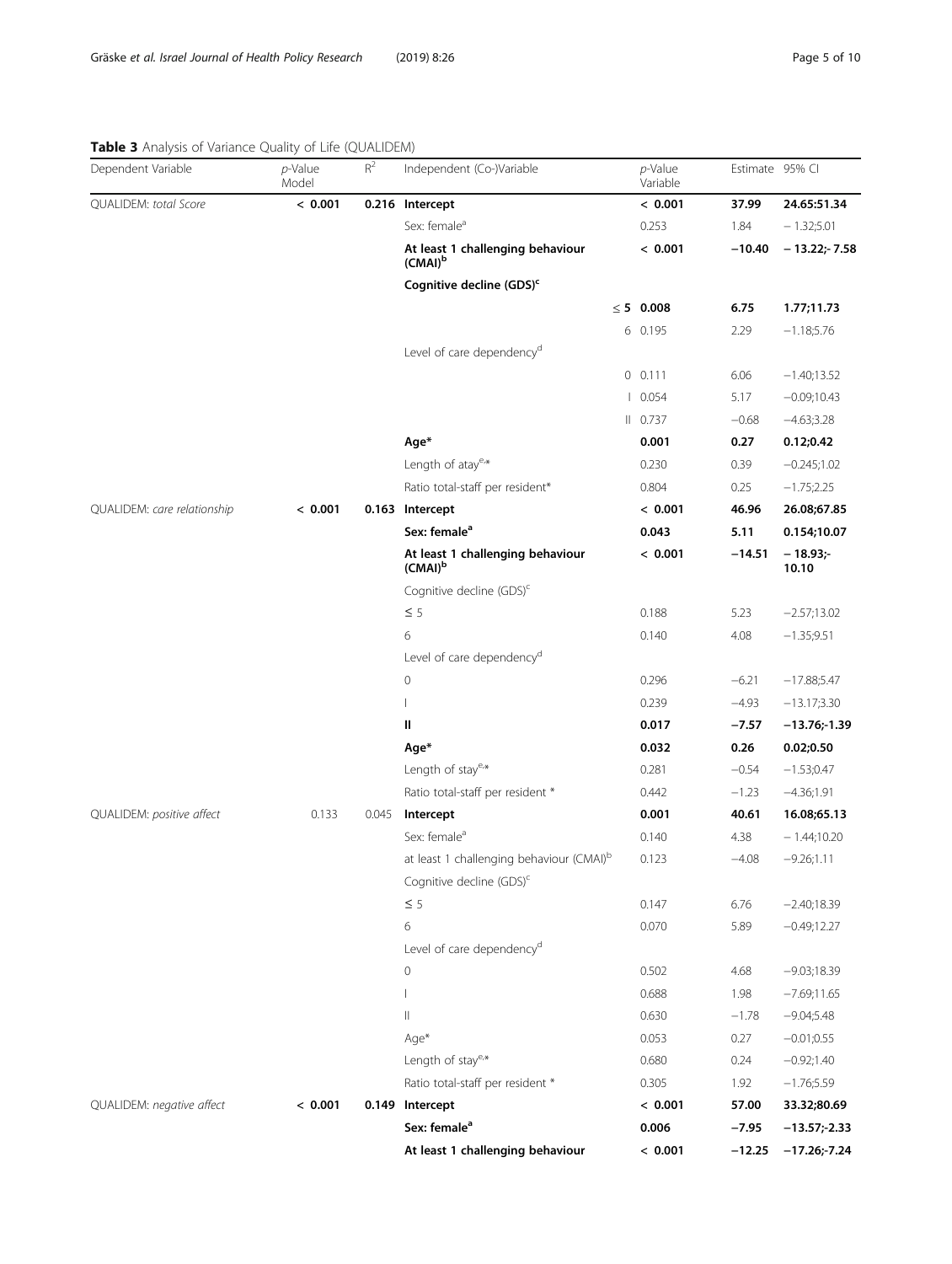| Dependent Variable                | $p$ -Value<br>Model | $R^2$ | Independent (Co-)Variable                                                                                                                                                                                                                                                                                                                                                                                                    | $p$ -Value<br>Variable | Estimate 95% CI |                  |
|-----------------------------------|---------------------|-------|------------------------------------------------------------------------------------------------------------------------------------------------------------------------------------------------------------------------------------------------------------------------------------------------------------------------------------------------------------------------------------------------------------------------------|------------------------|-----------------|------------------|
|                                   |                     |       | (CMAI) <sup>b</sup>                                                                                                                                                                                                                                                                                                                                                                                                          |                        |                 |                  |
|                                   |                     |       | Cognitive decline (GDS) <sup>c</sup>                                                                                                                                                                                                                                                                                                                                                                                         |                        |                 |                  |
|                                   |                     |       | $\leq 5$                                                                                                                                                                                                                                                                                                                                                                                                                     | 0.211                  | 5.63            | $-3.21;14.47$    |
|                                   |                     |       | 6                                                                                                                                                                                                                                                                                                                                                                                                                            | 0.169                  | $-4.31$         | $-10.47;1.85$    |
|                                   |                     |       | Level of care dependency <sup>d</sup>                                                                                                                                                                                                                                                                                                                                                                                        |                        |                 |                  |
|                                   |                     |       | $\mathbf 0$                                                                                                                                                                                                                                                                                                                                                                                                                  | 0.222                  | 8.23            | $-5.01;21.47$    |
|                                   |                     |       |                                                                                                                                                                                                                                                                                                                                                                                                                              | 0.077                  | 8.43            | $-0.91;17.76$    |
|                                   |                     |       | Ш.                                                                                                                                                                                                                                                                                                                                                                                                                           | 0.403                  | 2.99            | $-4.03;10.00$    |
|                                   |                     |       | Age*                                                                                                                                                                                                                                                                                                                                                                                                                         | 0.360                  | 0.125           | $-0.14;0.39$     |
|                                   |                     |       | Length of stay <sup>e,*</sup>                                                                                                                                                                                                                                                                                                                                                                                                | 0.112                  | 0.91            | $-0.21;2.03$     |
|                                   |                     |       | Ratio total-staff per resident *                                                                                                                                                                                                                                                                                                                                                                                             | 0.937                  | $-0.143$        | $-3.69;3.41$     |
| QUALIDEM: restless tense behavior | < 0.001             |       | 0.186 Intercept                                                                                                                                                                                                                                                                                                                                                                                                              | 0.899                  | 1.85            | $-26.86;30.56$   |
|                                   |                     |       | Sex: female <sup>a</sup>                                                                                                                                                                                                                                                                                                                                                                                                     | 0.592                  | $-1.86$         | $-8.67;4.96$     |
|                                   |                     |       | At least 1 challenging behaviour<br>(CMAI) <sup>b</sup>                                                                                                                                                                                                                                                                                                                                                                      | < 0.001                | $-13.99$        | $-20.06; -7.92$  |
|                                   |                     |       | Cognitive decline (GDS) <sup>c</sup>                                                                                                                                                                                                                                                                                                                                                                                         |                        |                 |                  |
|                                   |                     |       | $\leq 5$                                                                                                                                                                                                                                                                                                                                                                                                                     | 0.009                  | 14.24           | 3.53;24.96       |
|                                   |                     |       | 6                                                                                                                                                                                                                                                                                                                                                                                                                            | 0.001                  | 13.30           | 5.84;20.77       |
|                                   |                     |       | Level of care dependency <sup>d</sup>                                                                                                                                                                                                                                                                                                                                                                                        |                        |                 |                  |
|                                   |                     |       | $\mathsf{O}\xspace$                                                                                                                                                                                                                                                                                                                                                                                                          | 0.111                  | 13.03           | $-3.02;29.08$    |
|                                   |                     |       |                                                                                                                                                                                                                                                                                                                                                                                                                              | 0.013                  | 14.39           | $-3.07;25.71$    |
|                                   |                     |       | $\label{eq:1} \prod_{i=1}^n \alpha_i \, \prod_{i=1}^n \alpha_i \, \prod_{i=1}^n \alpha_i \, \prod_{i=1}^n \alpha_i \, \prod_{i=1}^n \alpha_i \, \prod_{i=1}^n \alpha_i \, \prod_{i=1}^n \alpha_i \, \prod_{i=1}^n \alpha_i \, \prod_{i=1}^n \alpha_i \, \prod_{i=1}^n \alpha_i \, \prod_{i=1}^n \alpha_i \, \prod_{i=1}^n \alpha_i \, \prod_{i=1}^n \alpha_i \, \prod_{i=1}^n \alpha_i \, \prod_{i=1}^n \alpha_i \, \prod_{$ | 0.094                  | 7.26            | $-1.25;15.76$    |
|                                   |                     |       | Age*                                                                                                                                                                                                                                                                                                                                                                                                                         | 0.001                  | 0.54            | 0.21;0.86        |
|                                   |                     |       | Length of stay <sup>e,*</sup>                                                                                                                                                                                                                                                                                                                                                                                                | 0.259                  | 0.78            | $-0.58;2.14$     |
|                                   |                     |       | Ratio total-staff per resident *                                                                                                                                                                                                                                                                                                                                                                                             | 0.182                  | $-2.93$         | $-7.23;1.37$     |
| QUALIDEM: positive self-image     | 0.001               |       | 0.145 Intercept                                                                                                                                                                                                                                                                                                                                                                                                              | 0.014                  | 47.02           | 9.63;84.41       |
|                                   |                     |       | Sex: female <sup>a</sup>                                                                                                                                                                                                                                                                                                                                                                                                     | 0.106                  | $-5.56$         | $-13.19; -1.28$  |
|                                   |                     |       | At least 1 challenging behaviour<br>(CMAI) <sup>b</sup>                                                                                                                                                                                                                                                                                                                                                                      | 0.005                  | $-9.42$         | $-2.82; -16.02;$ |
|                                   |                     |       | Cognitive decline (GDS) <sup>c</sup>                                                                                                                                                                                                                                                                                                                                                                                         |                        |                 |                  |
|                                   |                     |       | $\leq 5$                                                                                                                                                                                                                                                                                                                                                                                                                     | 0.030                  | 8.79            | 0.86;16.72       |
|                                   |                     |       | Level of care dependency <sup>d</sup>                                                                                                                                                                                                                                                                                                                                                                                        |                        |                 |                  |
|                                   |                     |       | $\mathbb O$                                                                                                                                                                                                                                                                                                                                                                                                                  | 0.349                  | 9.62            | $-10.61;29.86$   |
|                                   |                     |       |                                                                                                                                                                                                                                                                                                                                                                                                                              | 0.845                  | $-1.75$         | $-19.30;15.81$   |
|                                   |                     |       | $\label{eq:1} \prod_{i=1}^n \alpha_i \, \prod_{i=1}^n \alpha_i \, \prod_{i=1}^n \alpha_i \, \prod_{i=1}^n \alpha_i \, \prod_{i=1}^n \alpha_i \, \prod_{i=1}^n \alpha_i \, \prod_{i=1}^n \alpha_i \, \prod_{i=1}^n \alpha_i \, \prod_{i=1}^n \alpha_i \, \prod_{i=1}^n \alpha_i \, \prod_{i=1}^n \alpha_i \, \prod_{i=1}^n \alpha_i \, \prod_{i=1}^n \alpha_i \, \prod_{i=1}^n \alpha_i \, \prod_{i=1}^n \alpha_i \, \prod_{$ | 0.549                  | $-5.00$         | $-21.41;11.42$   |
|                                   |                     |       | Age*                                                                                                                                                                                                                                                                                                                                                                                                                         | 0.057                  | 0.36            | $-0.01;0.73$     |
|                                   |                     |       | Length of stay <sup>e,*</sup>                                                                                                                                                                                                                                                                                                                                                                                                | 0.454                  | $-0.60$         | $-2.17;0.98$     |
|                                   |                     |       | Ratio total-staff per resident *                                                                                                                                                                                                                                                                                                                                                                                             | 0.391                  | 2.21            | $-2.85;7.27$     |
| QUALIDEM: social relationship     | < 0.001             |       | 0.176 Intercept                                                                                                                                                                                                                                                                                                                                                                                                              | < 0.001                | 42.58           | 20.75;64.40      |
|                                   |                     |       | Sex: female <sup>a</sup>                                                                                                                                                                                                                                                                                                                                                                                                     | 0.298                  | 2.74            | $-2.44;7.92$     |
|                                   |                     |       | At least 1 challenging behaviour<br>(CMAI) <sup>b</sup>                                                                                                                                                                                                                                                                                                                                                                      | < 0.001                | $-16.38$        | $-21.00;11.77$   |
|                                   |                     |       | Cognitive decline (GDS) <sup>c</sup>                                                                                                                                                                                                                                                                                                                                                                                         |                        |                 |                  |
|                                   |                     |       | $\leq$ 5                                                                                                                                                                                                                                                                                                                                                                                                                     | 0.084                  | 7.17            | $-0.98;15.31$    |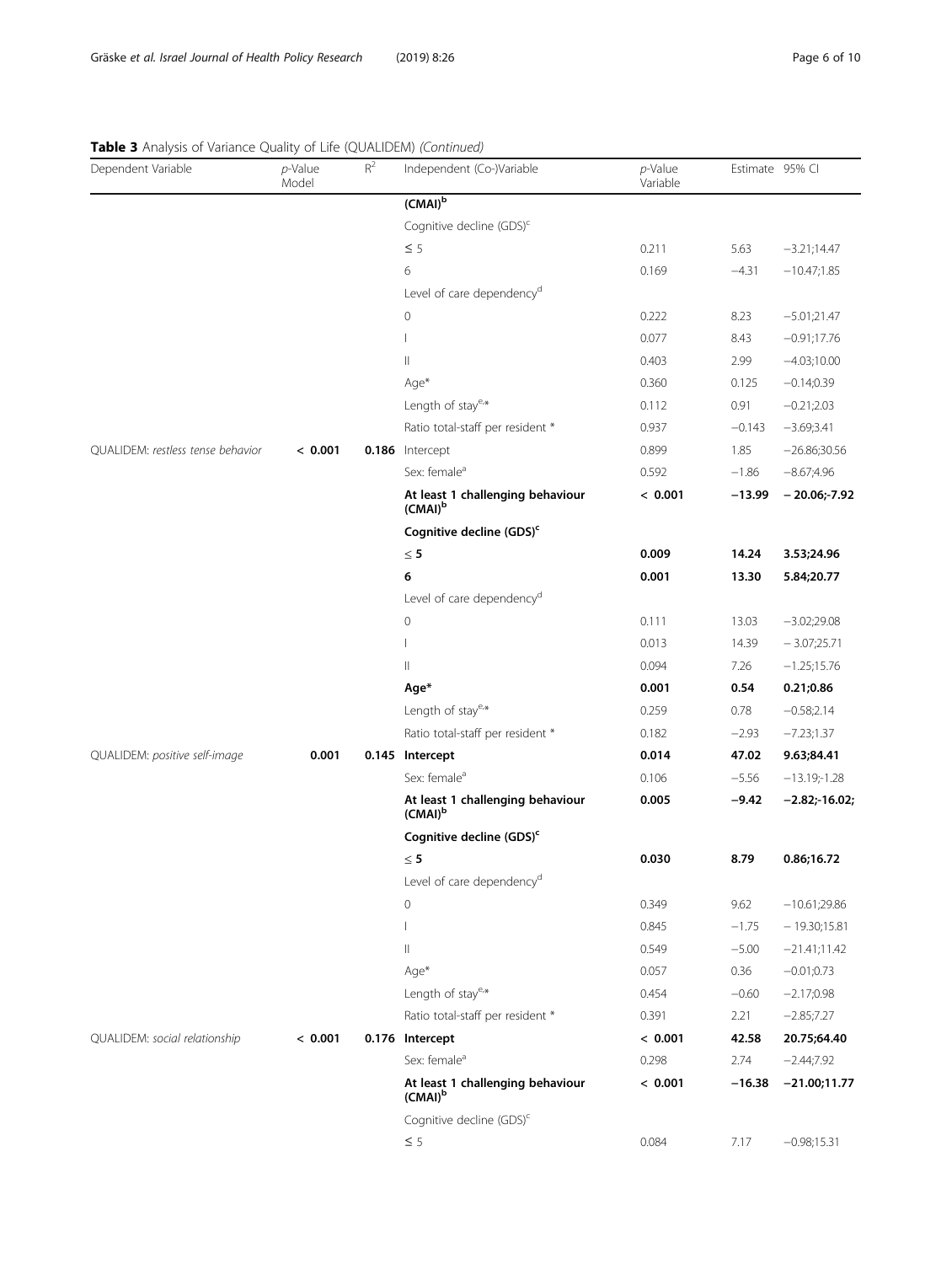### Dependent Variable **p-Value** Model  $R^2$  Independent (Co-)Variable p-Value ,<br>Variable Estimate 95% CI 6 0.182 −3.86 −1.82;19.53 Level of care<sup>d</sup> 0 0.219 7.63 −4.57;19.84 I 0.297 4.57 −4.04;13.17 II 0.565 −1.89 −8.36;4.57 Age<sup>\*</sup> 0.158 0.178 − 0.07;0.43 Length of stay<sup>e,\*</sup> 0.456 0.39  $-0.64;1.42$ Ratio total-staff per resident \* 0.688 −0.668 −3.94;2.60 QUALIDEM: social isolation 0.148 0.176 Intercept < 0.001 42.58 20.75;64.40 Sex: female<sup>a</sup> 0.298 2.74 −2.44;7.92 at least 1 challenging behaviour (CMAI) $<$  < 0.001  $-16.38$  -11.77;-0.80 Cognitive decline (GDS)<sup>c</sup>  $\leq$  5 0.084 7.165 −0.98;15.31 6 0.182 3.86 −1.82;9.53 Level of care dependency<sup>d</sup> 0 0.219 7.63 −4.57;19.84 I 0.297 4.57 −4.04;13.17 II 0.565 −1.89 −8.36;4.57 Age<sup>\*</sup> 0.158 0.178 −0.07;0.43 Length of stay<sup>e,∗</sup> 0.456 0.39 −0.64;1.42 Ratio total-staff per resident \* 0.688 −0.668 −3.94;2.60 QUALIDEM: feeling at home 0.148 0.070 Intercept < 0.001 69.33 38.27;100.39 Sex: female<sup>a</sup> 0.662 −1.33 −7.34;4.68 at least 1 challenging behaviour (CMAI)<sup>b</sup> 0.025 -6.28 -11.77;0.80 Cognitive decline (GDS)<sup>f</sup>  $\leq$  5  $-3.65$   $-10.23;2.94$ Level of care dependency<sup>d</sup> 0 0.970 0.32 −16.49;17.13 I 0.478 −5.26 −19.84;9.33 II 0.802 −1.73 − 15.37;11.90 Age<sup>\*</sup> 0.407 0.129 −0.18;0.44 Length of stay<sup>e,∗</sup> 0.176 0.90 −0.41;2.21 Ratio total-staff per resident \* 1.00 −0.01 −4.20;4.20 QUALIDEM: having something to do < 0.001 0.157 Intercept 0.041 43.81 1.87;85.76 Sex: female<sup>a</sup> 0.483 2.89 −5.23;11.00 at least 1 challenging behaviour (CMAI)<sup>b</sup> 0.088 -6.44 -13.84;0.97 Cognitive decline (GDS)<sup>f</sup>  $\leq$  5 0.004 13.01 4.11;21.90 Level of caredependency<sup>d</sup> 0 0.512 7.56 −15.14;30.26 I 0.328 9.80 −9.90;29.49 II 0.709 −3.49 −21.90;14.93 Age<sup>\*</sup> 0.987 0.210 −0.42;0.41

#### Table 3 Analysis of Variance Quality of Life (QUALIDEM) (Continued)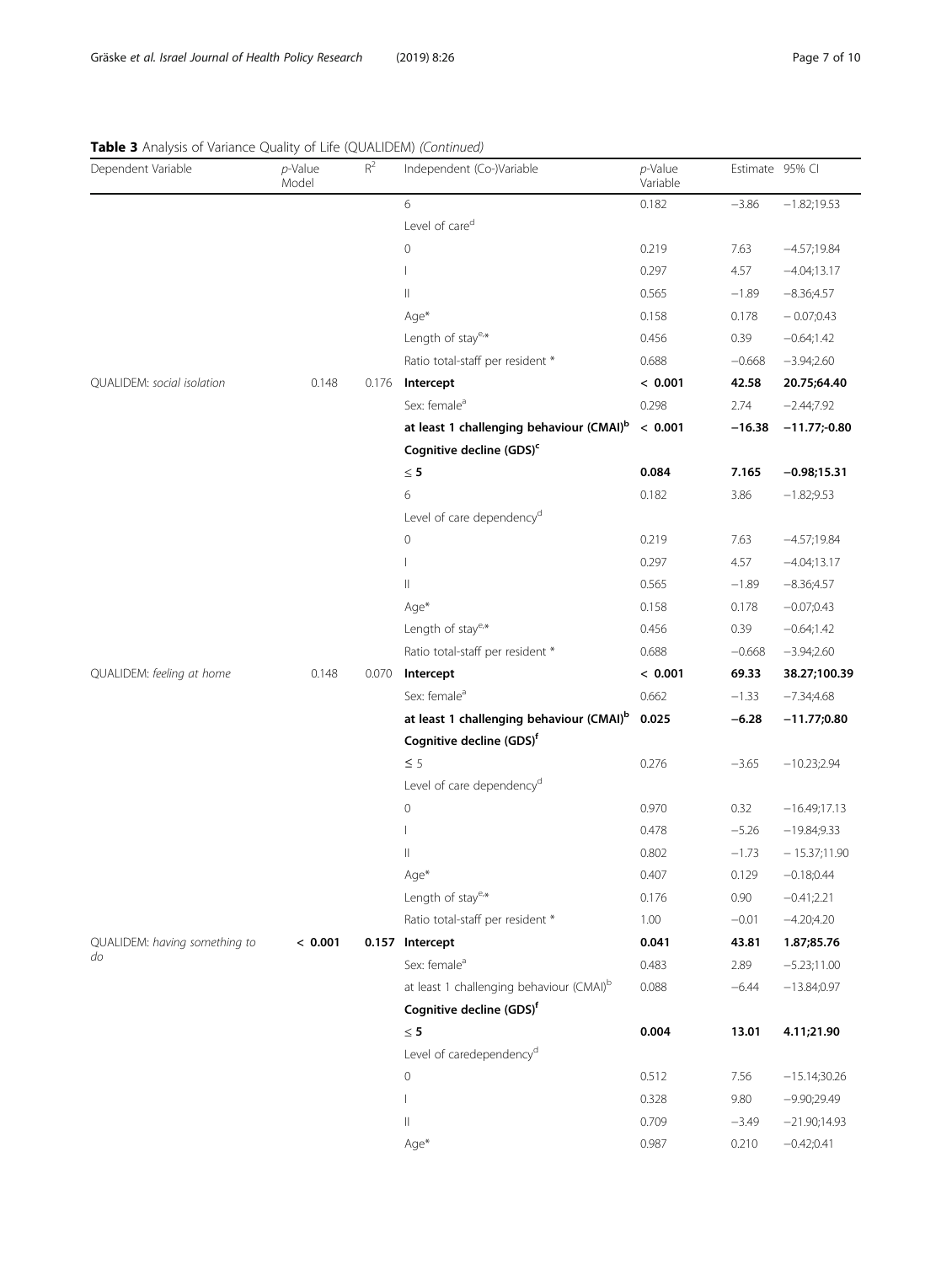Table 3 Analysis of Variance Quality of Life (QUALIDEM) (Continued)

| Dependent Variable | <i>p</i> -Value<br>Model | Independent (Co-)Variable        | <i>p</i> -Value<br>Variable | Estimate 95% CI |              |
|--------------------|--------------------------|----------------------------------|-----------------------------|-----------------|--------------|
|                    |                          | Length of stay <sup>e,*</sup>    | 0.439                       | $-0.69$         | $-2.46:1.07$ |
|                    |                          | Ratio total-staff per Resident * | 0.152                       | 4.14            | $-1.54:9.82$ |

<sup>a</sup>compared to male; <sup>b</sup>compared to no challenging behaviour; <sup>c</sup>compared to GDS 7; <sup>d</sup>compared to care dependency level III <sup>e</sup>in the shared-housing arrangement;<br><sup>f</sup>compared to GDS 6: CMALCohop Mapsfield Agitation Invento <sup>f</sup>compared to GDS 6; CMAI Cohen-Mansfield-Agitation Inventory, GDS Global Deterioration Scale, RN Registered nurse, CNA Certified nursing assistant; \*Co-Variables

#### **Staffing**

The identified number of staff present in the SHAs was also comparable to that found in previous studies [[12](#page-9-0), [14\]](#page-9-0), with only the ratio of RNs being slightly lower. RNs are usually only present in SHAs for administering medications or performing other tasks that must be performed by an RN. It is surprising that the number of staff in the present study was not equivalent to that in previous studies.

#### Quality of life

The QoL scores indicated moderate to good QoL of the persons with dementia, with the highest scores reported for positive self-image and feeling at home. The lowest QoL was found for the subscales restless tense behaviour and having something to do. Generally, the scores were comparable to those from another study in an SHA setting [\[30\]](#page-9-0) as well as a study of German nursing homes [[31\]](#page-9-0).

#### Associations with quality of life

QoL assessments are proxy measurements performed by nurses working in the SHA. The analyses showed a strong negative impact on proxy-rated QoL for showing challenging behaviour and a more severe level of dementia (see also [[29\]](#page-9-0)); both of these findings have been identified in the literature. In their reviews, Banerjee et al. and Beerens et al. found strong negative associations for both aspects with proxy-rated QoL [[32](#page-9-0), [33\]](#page-9-0). Additionally, the present study found heterogeneous results for age and sex. Only a few subscales showed a significant association with the independent variables considered; sex especially yielded different results, and females showed a higher QoL than men or vice versa on some scales. Although the power of the presented analysis was sufficient, no QUALIDEM scale showed a significant association with the staff-resident ratio. This finding is surprising, given that the subscale care relationship is linked to the aspect of staffing. It could have been expected that this subdomain is affected by different staff-resident ratios; however, the results are in line with those of Xu et al. [\[16](#page-9-0)], who also found no convincing associations between staffing and the QoL of residents in a nursing home. It is obvious that people with higher care dependency require a better staff-resident ratio, but care

dependency or impairment in activities of daily living were negatively associated with proxy-rated QoL [[32](#page-9-0), [33\]](#page-9-0). Therefore, a better total staff-resident ratio may compensate for the greater impairment. Nonetheless, the mean length of time a staff member has been caring for a specific resident was not evaluated in the present study. A high staff ratio within the SHA does not necessarily mean that the staff sees an individual more often. Therefore, every individual resident does not necessarily benefit from a higher ratio, thus this not means a higher quality of care. Future studies should investigate whether staff members' longer time of care for a specific resident improves the QoL of persons with dementia and the quality of care provided by nurses. Additional information that is needed in similar studies is the social support provided by family members and/or volunteers.

#### Implications

The findings showed that residents of SHAs are very unwell in terms of dementia severity and challenging behaviour symptoms, similar to findings reported in other European, North American and Australasian studies of similar populations. Despite no statistical relationship being detected between the staffing-resident ratio and quality of life, it is nonetheless possible that such an association exists. Persons with (severe) dementia must manage their immense fundamental care needs and satisfy their basic human needs. Person-centred care is regarded as a promising approach to provide tailored care to the most pertinent needs of the recipient and family members. In this case, needs are associated with cognitive decline as well as with symptoms of challenging behaviour and management from staff. In a diverse society, different approaches, especially in long-term care, are essential in person-centred care. In addition to the availability of SHAs alone, health politicians, health care insurances, non-government organisations (e.g., Alzheimer societies) and educators play a major role in informing potential users and their family members of opportunities to live in SHAs. A main focus should be to educate users about the benefits and disadvantages of SHA. Maintaining good QoL while the disease is progressing is a major goal in dementia care. Therefore, it will be of great benefit to investigate in more detail how QoL can be improved in care settings such as SHAs.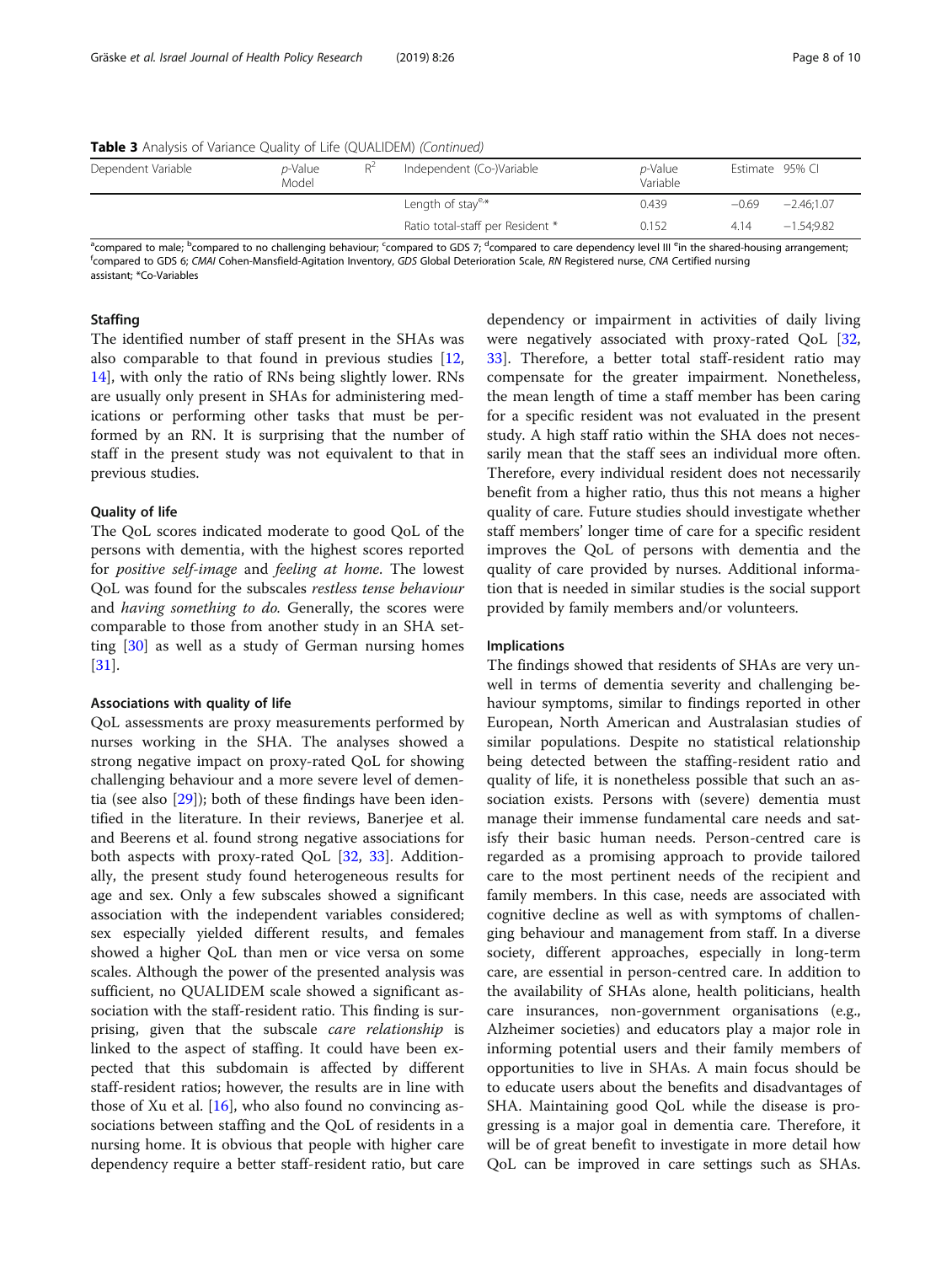<span id="page-8-0"></span>This information could ensure that nurses are educated adequately and are enabled to develop QoL promotion strategies, concepts and techniques. Stakeholders are requested to create an environment where enough well-educated staff work together with family members. Finally, the scientific evaluation of the health care provided for the vulnerable population of persons with dementia is necessary.

#### Conclusion

This is the first report of the impact of the staff-resident ratio on residents' QoL in German SHAs. The SHA residents in this study showed typical characteristics of persons with dementia; however, there was no significant effect of the staff-resident ratio in German SHAs, explaining the variation in residents' QoL as measured by the QUALIDEM but also the effects associated with cognitive impairment and challenging behaviour. Further investigation, for example, of the direct interaction between staff and residents, would provide a more in-depth insight into this issue of the impact of staff on residents' QoL in dementia care.

#### Limitations

This study has some limitations that must be stated before generalising these findings. The sample size was relatively large, but participants were only recruited from Berlin, Germany, so the transferability of the findings to rural areas or to different urban areas is questionable. Currently, a wider discussion about the level of agreement between self- and proxy ratings in QoL measurements is ongoing [\[34](#page-9-0), [35](#page-9-0)]. Furthermore, staff characteristics, such as burn-out and satisfaction with life, may also influence the proxy ratings of residents' QoL [\[36\]](#page-9-0). For practical reasons, these phenomena were not taken into account in the present study, which may have influenced the study findings. Finally, nurses, as care providers, rated the QoL of residents and therefore evaluated their own work. This aspect of the study might influence the ratings (e.g., *feeling at home* is rated as one of the highest QoL subscales).

#### Abbreviations

CMAI: Cohen-Mansfield Agitation Inventory; CNA: Certified nursing assistant; GDS: Global Deterioration Scale; OECD: Organisation for Economic Cooperation and Development; QoL: Quality of life; RN: Registered nurse; SCU: Special-care unit; SD: Standard deviation; SHA: Shared-housing arrangement

#### Acknowledgements

We would like to thank all those who helped conducting this study, including the community health care services as well as the participants.

#### Funding

The German Federal Ministry of Education and Research funded the WGQual study.

#### Availability of data and materials

The datasets used and/or analysed during the current study are available from the corresponding author on request.

#### Authors' contributions

According to ICMJE guidelines, all authors 1) have made substantial contributions to conception and design, or acquisition of data, or analysis and interpretation of data; 2) have been involved in drafting the manuscript or revising it critically for important intellectual content; 3) have given final approval of the version to be published; and 4) agree to be accountable for all aspects of the work in ensuring that questions related to the accuracy or integrity of any part of the work are appropriately investigated and resolved. JG: study design, data analysis, manuscript preparation. AS: data collection, manuscript preparation. KWO: study design, data analysis, manuscript preparation. All authors read and approved the final version.

#### Ethics approval and consent to participate

The ethics committee of the German Society of Nursing Sciences approved the study protocol. All participants or their legal representatives provided informed consent. During data collection, study nurses monitored ongoing consent.

#### Consent for publication

The authors agree to transfer the copyright to the contribution to the Israeli Journal for Health Policy Research. They warrant that the contribution has not been published elsewhere in whole or in part.

#### Competing interests

All authors state that they have no competing interests.

#### Publisher's Note

Springer Nature remains neutral with regard to jurisdictional claims in published maps and institutional affiliations.

#### Author details

<sup>1</sup>School of Social Sciences, Department of Health and Nursing, HTW Saar, Saarbrucken, Germany. <sup>2</sup> Health Services Research in Nursing Sciences, Institute of Public Health and Nursing Research, University of Bremen, Bremen, Germany.

#### Received: 22 November 2017 Accepted: 5 February 2019 Published online: 20 February 2019

#### References

- 1. Wimo A. and Prince M., World Alzheimer Report 2010. The Global Economic Impact of Dementia, ed. Alzheimer's Disease International. 2010: Alzheimer's Disease International,.
- 2. Bickel H. Die Häufigkeit von Demenzerkrankungen [Frequencies of dementia illnesses]. Available from: [https://www.deutsche-alzheimer.de/fileadmin/alz/](https://www.deutsche-alzheimer.de/fileadmin/alz/pdf/factsheets/infoblatt1_haeufigkeit_demenzerkrankungen_dalzg.pdf) [pdf/factsheets/infoblatt1\\_haeufigkeit\\_demenzerkrankungen\\_dalzg.pdf.](https://www.deutsche-alzheimer.de/fileadmin/alz/pdf/factsheets/infoblatt1_haeufigkeit_demenzerkrankungen_dalzg.pdf) Accessed 07.12.2018].
- 3. Luppa M, Luck T, Weyerer S, König H-H, Brähler E, Riedel-Heller SG. Prediction of institutionalization in the elderly. A systematic review. Age Ageing. 2010;39(1):31–8.
- 4. Moise, P., Schwarzinger, M., and Um, M., Dementia Care in 9 OECD Countries: A Comparative Analysis., ed. OECD. 2004, Paris: OECD Publishing.
- 5. Annerstedt L. Development and consequences of group living in Sweden A new mode of care for the demented elderly. Soc Sci Med. 1993;37(12): 1529–38.
- 6. Wolf-Ostermann, K., Worch, A., Meyer, S., and Gräske, J. Ambulant betreute Wohngemeinschaften für Menschen mit Pflegebedarf - Eine Studie zu gesetzlichen Rahmenbedingungen und Versorgungsangeboten in Deutschland [Shared-housing arrangements for care-dependent persons : Legal frameworks and numbers in Germany.]. Z Gerontol Geriat 2013: 1–7.
- 7. Verbeek H, Rossum Ev, Zwakhalen SMG, Kempen GIJM, Hamers JPH. Small, homelike care environments for older people with dementia: a literature review. Int Psychogeriatr. 2009;21(02):252–64.
- 8. Fischer T, Worch A, Nordheim J, Wulff I, Gräske J, Meye S, Wolf-Ostermann K. Ambulant betreute Wohngemeinschaften für alte, pflegebedürftige Menschen – Merkmale, Entwicklungen und Einflussfaktoren [Shared-housing